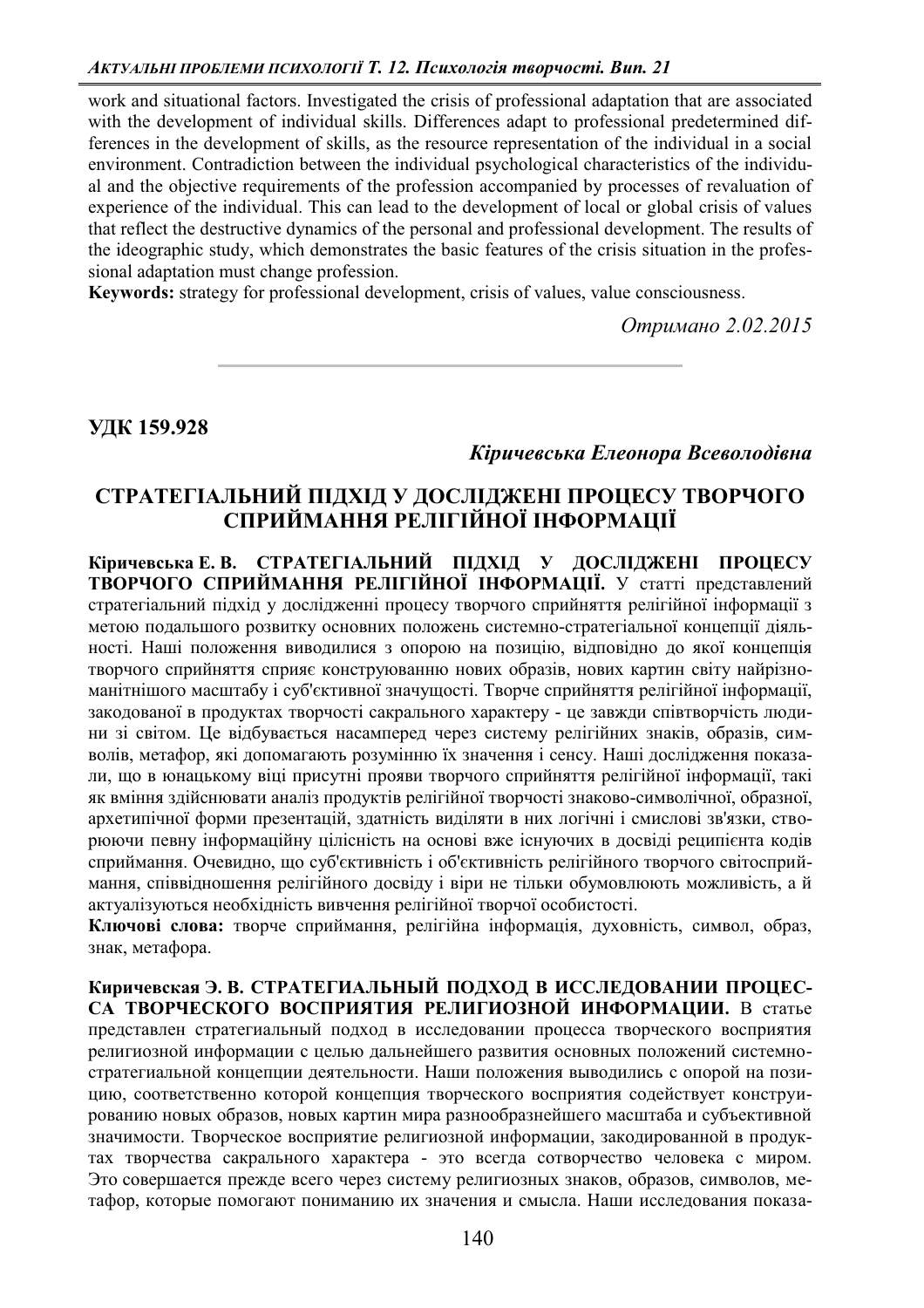ли, что в юношеском возрасте присутствуют проявления творческого восприятия религиозной информации, такие как умение совершать анализ продуктов религиозного творчества знаково-символической, образной, архетипической формы презентаций, способность выделять в них логические и смысловые связи, создавая определенную информационную целостность на основе уже существующих в опыте реципиента кодов восприятия. Очевидно, что субъективность и объективность религиозного творческого мировосприятия, соотношение религиозного опыта и веры не только обуславливают возможность, но и актуализуют необходимость изучения религиозной творческой личности.

**Ключевые слова:** творческое восприятие, религиозная информация, духовность, символ, образ, знак, метафора.

Постановка проблеми та *й* зв'язок із важливими науковими та практичними завданнями. Процес сприймання передбачає розуміння і засвоєння інформації. Об'єм сприймання інформаційного матеріалу у різних людей неоднаковий. Про це більш ґрунтовно і розширено говорить В.О. Моляко в одній із своїх праць: "Принципово важливо зайвий раз підкреслити постійний прояв синтетичної взаємодії психічних функцій із зміною домінант, коли те ж саме сприймання детерміноване не лише, так скажемо, тим, хто сприймає, але і усією сукупністю установок, особистісних диспозицій сприймаючого суб'єкта. Саме тому перцептивний творчий образ буде оригінальною сукупністю нових фіксацій, збережень і наявних у розпорядженні цього суб'єкта раніше сформованих образів та їх фрагментів. Не доводиться говорити про те, що психологічний аналіз усіх цих процесів багато в чому носитиме гіпотетичний характер, оскільки, а це цілком банальне положення, йдеться не лише про усвідомлену, але і про неусвідомлювану психічну діяльність, не кажучи вже про багато інших недругорядних питань (вік, знання, досвід, конкретний психофізіологічний стан, умови, в яких протікає діяльність і т. п.)" [7, с. 7].

У межах проблематики творчого сприймання релігійної інформації ми намагалися сприяти подальшому розвитку основних положень системностратегіальної концепції діяльності, що виражаються в нижче викладених позиціях. Отже, спираючись на положення про стратегіальну організацію сприймання, ми сформулювали гіпотезу нашого дослідження наступним чином:

• Сприймання світу, а зрештою і вся інформація про нього, і та, що закладена в ньому самому, залежить від індивідуальних та особистісних характеристик тієї чи іншої особи, її суб'єктивних поглядів та ін.

• Сприймання не є чистим знанням про світ і здебільшого не є осмисленим ставленням до нього. Для суб'єкта сприймання світ - це природне середовище та поле його власних думок та відображень, віддзеркалень, відбиттів речей, явищ видимого й невидимого світу.

• Творче сприймання релігійної інформації – це взаємодія людини із світом передусім через систему релігійних знаків, образів, символів, метафор, які сприяють його розумінню.

Наші положення виводилися з опорою на позицію, відповідно якій концепція творчого сприймання виступає в якості конструювання нових образів, нових картин світу найрізноманітнішого масштабу та суб'єктивної зна-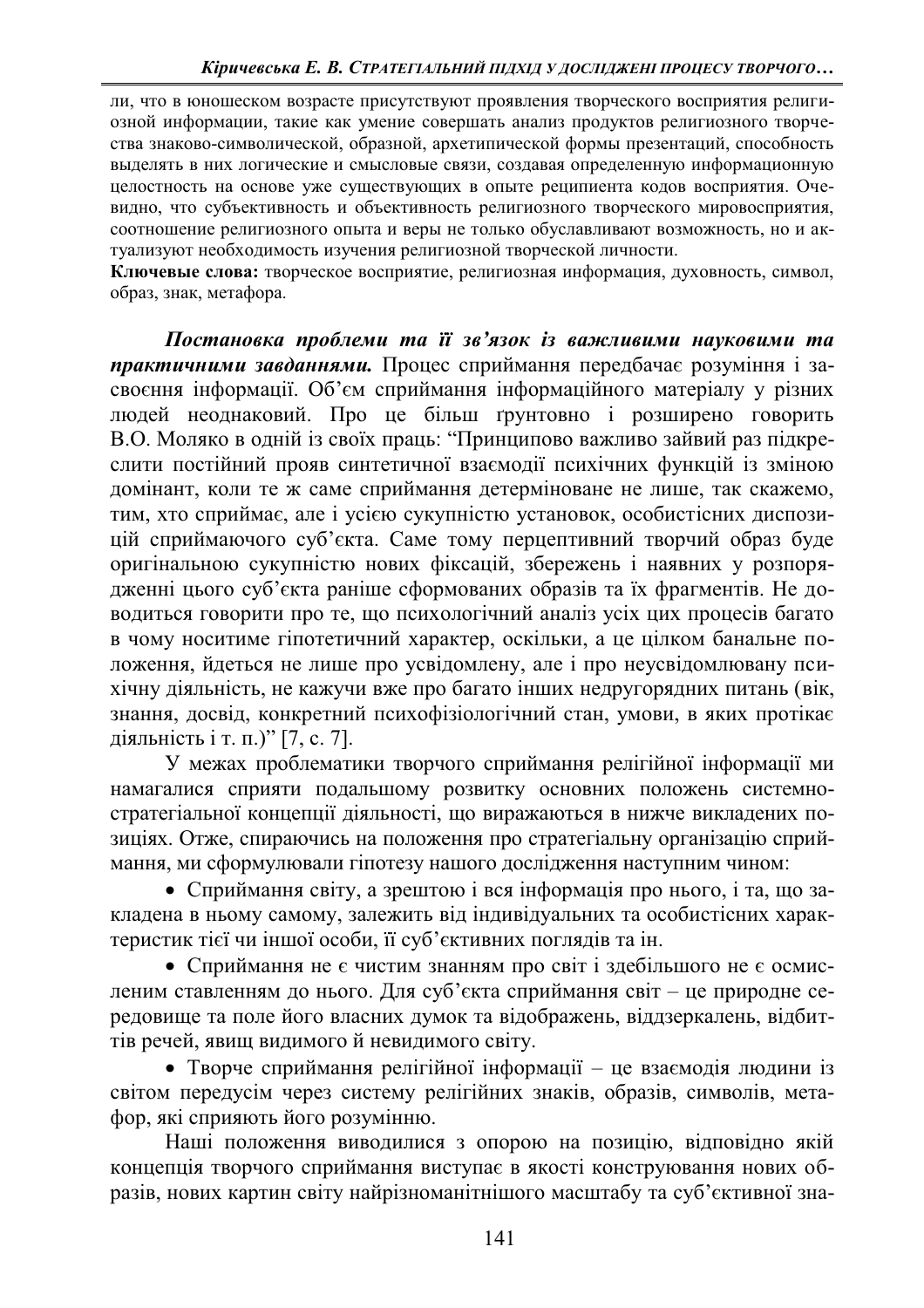чущості. Людина цілеспрямовано конструює дійсність. відтак, конструювати означає цілеспрямовано відрізняти [10, с. 16].

Основним фактором творчої діяльності є продукти, адже саме вони виступають об'єктивними проявами творчості, що дають можливість їх аналізувати та інтерпретувати. Відтак, у дослідженні будь-які продукти релігійної творчості розглядаються нами як певні інформаційні структури, більше того, вони розглядаються як джерела онтологічної інформації, що базуються на взаємозв'язку мистецтва, писемності, архітектури, арифметики і **•** взагалі системи знаків, символів, образів, смислів. Релігійна інформація дуже різноманітна і охоплює зовнішні і внутрішні сторони життя людини. Проте, якщо йдеться про її сприйняття, слід зважати на наявність суб'єкта, здатного до цього. Суб'єктом свідомого сприйняття релігійної інформації може бути тiльки людина. "Человек выступает как творение и творец, важно исследование его творческого восприятия" [10, с. 15] – саме ця думка В.О. Моляко слугує основним вектором нашого дослідження із зазначенням того, що сам процес творчого сприймання розглядається як загалом абсолютно автономний процес розв'язання задачі, або одиничний процес розв'язання задачі "на сприймання", відтак задача – об'єкт сприймання [10, с. 14].

При розробці даної проблеми застосовувалися наступні методи дослідження: метод систематизації пізньовізантійських позицій щодо розуміння творчості; метод символічного тлумачення святоотцівських текстів, пов'язаний із специфікою розкриття духовно-психологічної проблематики творчості у східно-християнській традиції; аналітичний метод як спосіб перекладу богословської термінології в категоріально-понятійний апарат сучасної психології творчості, пов'язаний із розглядом окремих аспектів святоотцівських психологічних ілей.

Отже, детальний розгляд проблеми починається з ключових категорій, передусім із поняття *інформації* та її видів, а відтак розглянемо специфіку, види та форми релігійної інформації.

Нині не існує єдиного визначення терміну "інформація". Із точки зору різних сфер знання, це поняття описується специфічним набором ознак. Отже, інформація – це сукупність даних, зафіксованих на матеріальному ноcii, збережених i поширених у часі i просторі. Естетичне, культурологічне розуміння терміну *інформація* в корені відрізняється від розуміння інформації в кібернетиці, фізиці, біології і т.п. Для аналізу процесу сприймання найбільш важливими вважаються наступні загальні якісні властивості: об'єктивність, достовірність, повнота, точність, актуальність, корисність, цінність, своєчасність, зрозумілість, доступність, стислість і ін.

У цій роботі під *інформацією* розуміється повідомлення, зафіксоване штучно створеними знаками (чи знаковими системами), доступне сприй**манню** i розумінню аудиторією, на яку воно розраховане. При вивченні поняття *інформації* повинні враховуватися два різнорідні аспекти: семіотичний і психологічний.

Сприймання інформації людиною розпочинається з відчуття. Відповідно, якщо відчуття – це відображення окремих властивостей предметів і явищ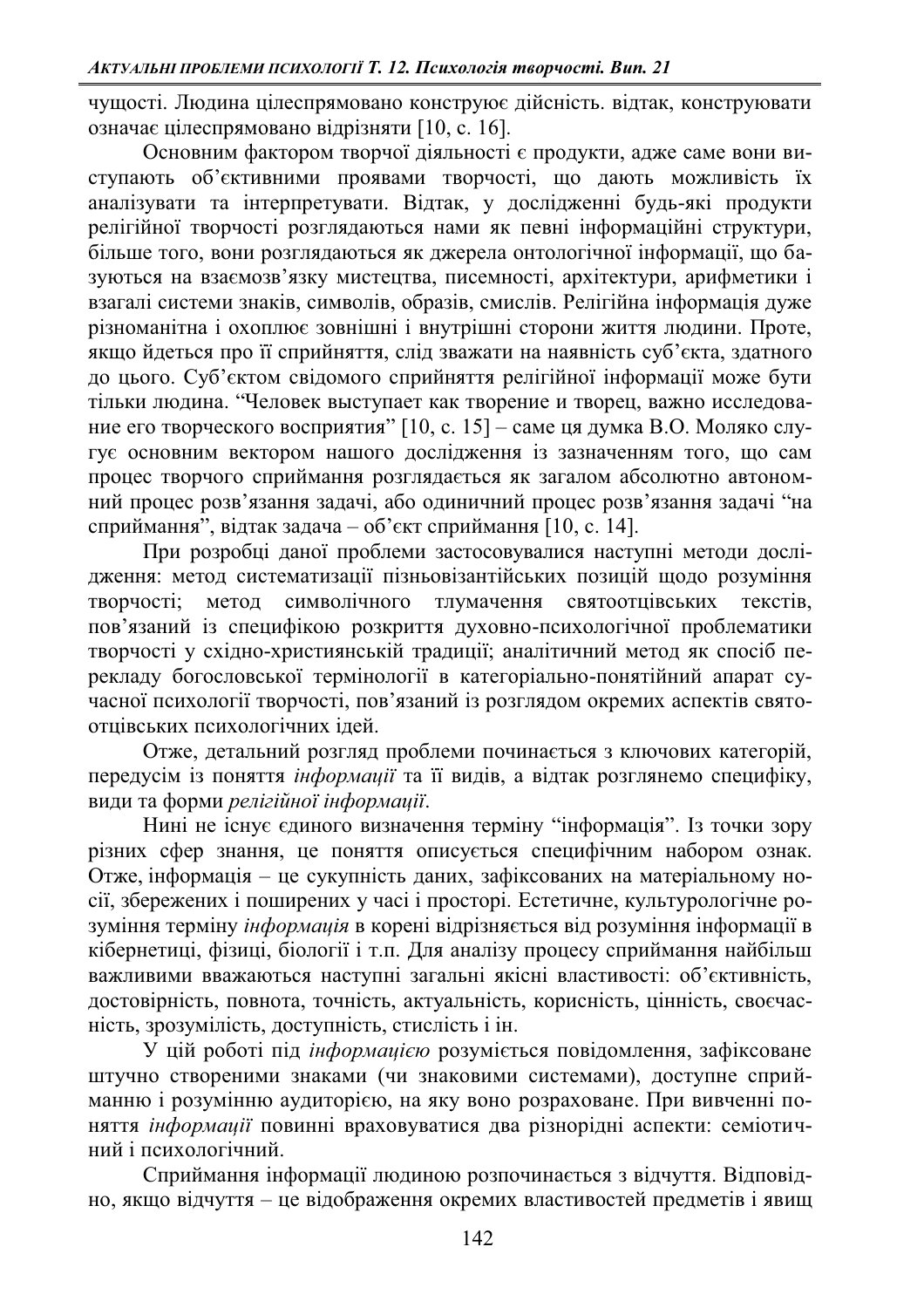оточуючої дійсності, то сприймання - це наочно-образне відображення предметів і явищ дійсності в сукупності їх різних властивостей і характеристик, що діють у даний момент на органи чуття. Більше того, В.О. Моляко говорить про світовідчування як інструмент сприймання та конструювання нових образів зовнішнього та внутрішнього світу  $[10, c, 16]$ .

Продуктом сприймання завжди виступає більш-менш складний образ предмета. Згідно з сучасними уявленнями, інформація в центральній нервовій системі оцінюється за двома основними ознаками: фізичними властивостями сигналів і значущістю повідомлень, що містяться в них. Обидва види оцінки пов'язані з діяльністю різних мозкових структур.

Iдентифікація об'єкту сприймання - це впізнавання стимулу як даного. Упізнання об'єкту припускає формування його перцептивного образу і звіренняйого з раніше сформованими і збереженими в пам'яті "еталонами", однак у пам'яті зберігається не один еталон, а деяка організована система безлічі образів. При цьому можливості людини при ідентифікації об'єкта досить обмежені. Збільшення ж числа різних ознак збільшує інформаційну місткість об'єкта. Людині рідко доводиться стикатися з одновимірними стимулами. Об'єкти сприймання, як правило, багатовимірні. При впізнаванні таких об'єктів вона може звірятися з різними системами оперативних алфавітів (тобто системами еталонних образів) - залежно від того, які ознаки виділяються як головні в процесі сприймання.

Декодування - завершальна фаза процесу пізнання і сприймання - в основному полягає в "перекладі" сприйманих знаків в ті одиниці внутрішньої мови, які безпосередньо пов'язані з уявленнями та мисленням. В свою чергу, розуміння – це специфічний пізнавальний процес, складне, ієрархічно побу-• is an extremental contracted in the text is the text of the text of the text of the text of the text of the text of the text of the text of the text of the text of the text of the text of the text of the text of the tex ються нові і відтворюються старі, але у новому баченні, емоційно забарвлені системи концептів і образів, що об'єднують у собі власне продукт цього відображення з відповідними елементами особистих знань.

Отже, ми розглянули всі змістовні складові поняття *інформація*. Відтак, спираючись на загальні положення про інформацію можна приступити до визначення більш ємного і дуже особливого поняття, такого як релігійна *інформація*. Абсолютно очевидно, що до неї відноситься усе сказане про інформацію взагалі. Передусім зазначимо, що поняття релігійна інформація **и и тема + 10 кил и 10 кили інформації, як відомо, диференціюються за ос**новними групами аналізаторів, а в нашому випадку воно обумовлене оригінальністю контексту.

Отже, за авторським розумінням, *релігійна інформація* - це інформація, яка носить релігійний контекст, має ідеологічне значення, містить відомості про метафізичні форми та прояви існування-буття на різних рівнях духовного тосвіду, метою якої є розкриття закодованого знаковими засобами догматичного і богословського змісту віри, що має певні власні джерела та способи сприймання, зберігання та передачі даних духовного та віроучительного характеру. Виникнення такого виду інформації обумовлено специфікою сереɞɨɜɢɳɚɜɹɤɨɦɭɜɨɧɚɮɭɧɤɰɿɨɧɭɽ ɭɦɟɠɚɯ ɬɚ ɩɨɡɚʀʀɦɟɠɚɦɢ ɬɚɦɚɽɜɥɚɫɧɿ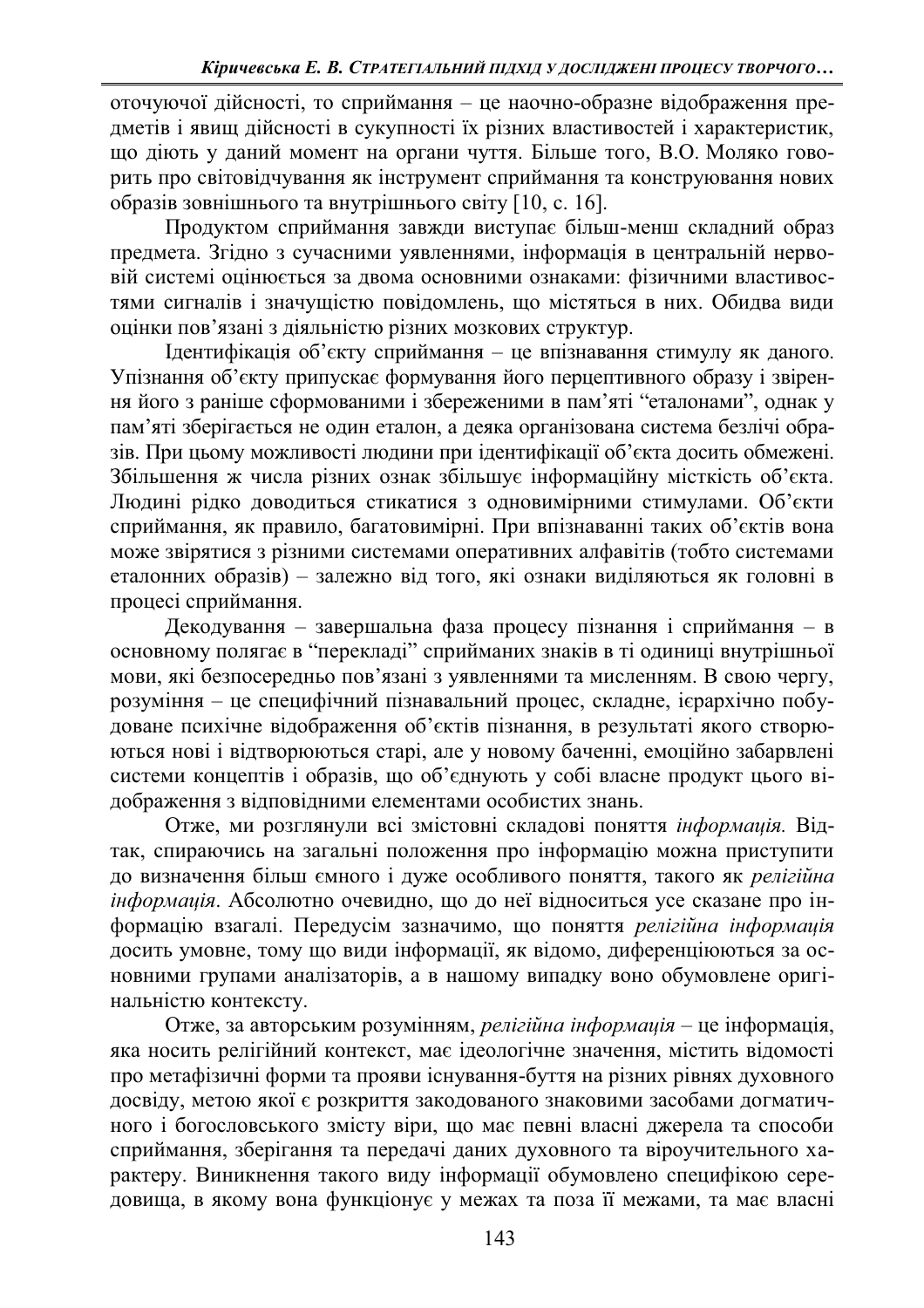форми представлення, а саме: за джерелом виникнення – акустичну (церковна музика – орган, дзвін, церковні піснеспіви псалмів, ірмосів, тощо), за способом сприймання – візуальну (ікони, релігійні картини, скульптурні композиції, церковна архітектура), текстову, як окрему, самостійну, а не у складі візуальної, (друковані джерела догматичного, богословського, віроучительного та літургійного спрямування), яка, в свою чергу, відноситься до невербального виду комунікації; та аудіальну (проповідь, настановлення, душепопечительство), яка у певному контексті може сприйматися як вербальний вид релігійної комунікації.

Найбільшу частину релігійних відомостей ми отримуємо від батьків, вихователів, вірян, знайомих, священнослужителів, а в духовних учбових закладах - від викладачів спеціальних духовних дисциплін. До цієї непрямої інформації входять відомості про те, що складає і складало зміст досвіду інших людей, частково наших сучасників, але переважно тих, хто жив задовго до нас. Так, ми знаємо про різні події церковного життя, що відбувалися протягом майже двох тисячоліть, із церковних літописів, із праць церковних і світських істориків, із житій святих, із матеріалів археологічних досліджень та з інших джерел.

Слід зазначити, що кожна соціалізована особа без винятку, незалежно **від того**, вважає вона себе вірянином чи ні, визнає свою приналежність до тієї або іншої релігійної конфесії або ні, співвідносить свої морально-етичні цінності з принципами, канонами, заповідями або ні, сповідує атеїзм, матеріалізм або, навпаки, ідеалізм, існує і функціонує в інформаційному полі релігійної спрямованості. Інформаційне середовище сучасного суспільства так чи інакше насичене в тій або іншій мірі релігійним змістом: уся історія людства  $-$ це історія релігії, відповідно, це історія розвитку цивілізації, культури і науки. Вивчення в загальноосвітній і вищій школах таких дисциплін, як історія (вітчизняна, музики, живопису, літератури, архітектури, археології, писемності), філософія, релігієзнавство, археологія, культурологія, мистецтвознавство, етика, естетика, етнопсихологія і багато інших учбових предметів і спецкурсів, вимагає глибоких знань, що стосуються саме досвіду релігійної творчості людства в найрізноманітніших сферах життєдіяльності. Проте сучасній людині недостатньо теоретично орієнтуватися в культурно-релігійній спадщині свого народу і держави, адже буденний шар суспільного життя частогусто наповнений релігійною інформацією, яка торкається кожної соціалізованої особи в тій або іншій мірі.

Можна сказати, що наша реальність - це комплекс інформаційних структур, однією з яких є інформаційна структура релігійних знань і законів. У громадському житті нашого народу це виражається різними способами, наприклад, через релігійні свята та їх традиції, деякі з яких безпосередньо пов'язані з утвердженням вітчизняної державності. Причому навіть демонстративні атеїсти і матеріалісти мимоволі включаються в цей процес. Яким чином? Вони також не йдуть на роботу, якщо з нагоди того або іншого церковного свята в країні оголошений вихідний день, вони включаються в метушню і ажіотаж навколо подарунків і поздоровлень, тематичних масмедій-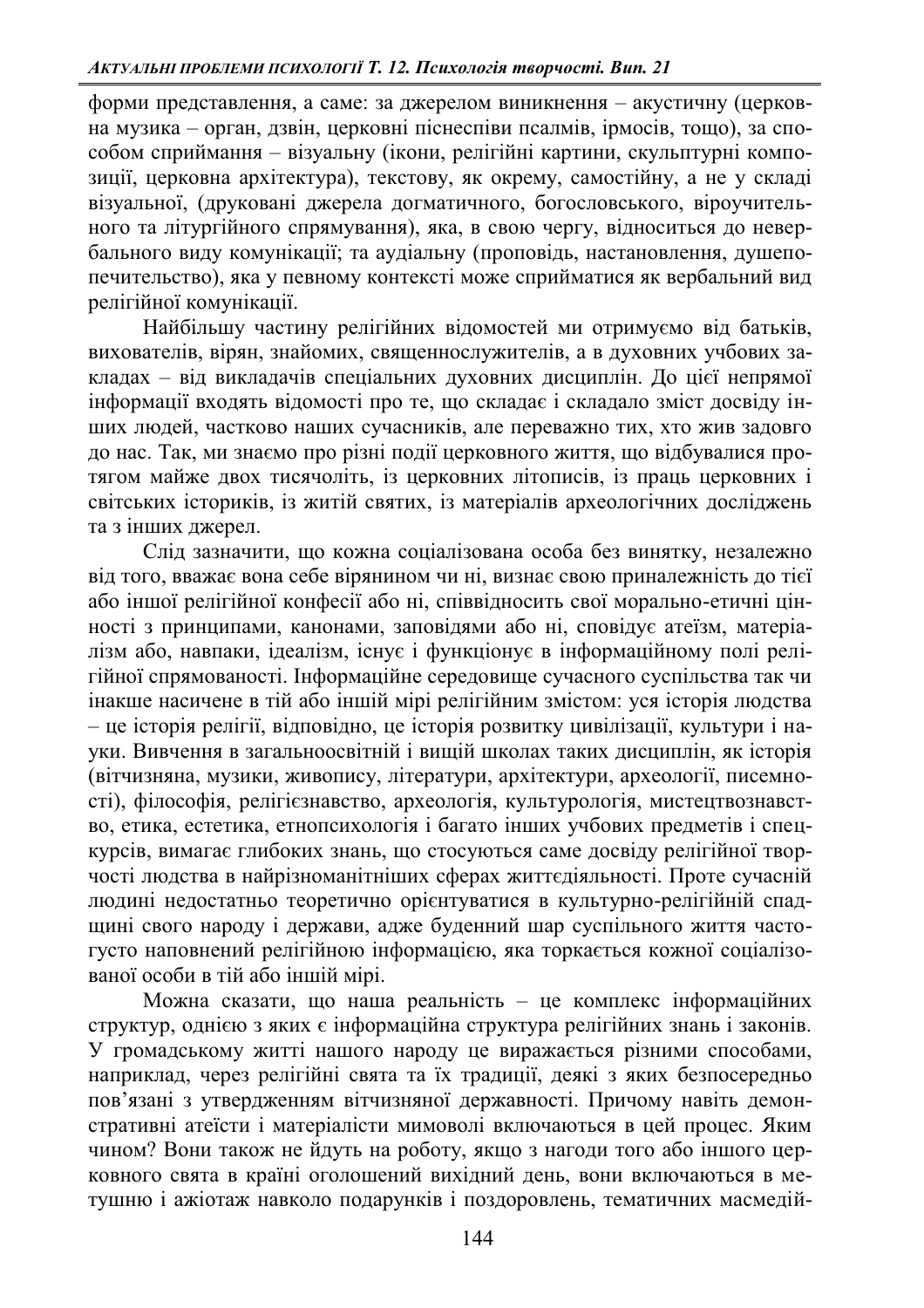них проектів і відповідного оформлення довкілля. Усе це складає обсяг релігійних знань людей, що часто не мають навіть найелементарнішого релігійного досвіду.

Дослідження психологічних особливостей творчого сприймання релігійної інформації неможливе без визначення категорії духовності. Відтак, окреслимо підходи до розуміння цієї категорії в даній роботі. Ми вважаємо, що духовність у психологічному сенсі може сприйматися як вид творчості, оскільки вона завжди є пізнанням особистістю своєї істинної природи, процесом освоєння в духовному акті цілісної свідомості. Творчий процес самопізнання виступає як екстеріоризація духовності. Таким чином, духовність і творчість можна розглядати як однорідні, якщо можна так сказати, родинні, проте не тотожні, ні в якому разі не взаємозамінні категорії.

Опорні тези нашого дослідження полягають в наступному: 1) Духовність - це продукт і результат активності та релігійної творчості особистості; 2) творчість теологічна та метафізична. Зазначимо, що в контексті нашої концепції наукова та релігійна інтерпретації феномена творчості не суперечать одна одній, проявляючи схожі принципи і загальну природу творчості, виражену в новому осягненні світу. В нашій роботі ми відштовхуємося від класичного визначення цього терміну, сформульованого автором системно-стратегіальної концепції творчості В.О. Моляко, а саме: творчість це діяльність, результатом якої є одержання нового (або частково нового) продукту в широкому розумінні цього слова - думки, ідеї, задуму, проекту твору будь-якого жанру або масштабу. Творчість є головною ознакою людської сутності. Саме спроможність до творчої діяльності характеризує особистість, підкреслює своєрідність її психології [6, с. 5-6].

Описати феномен релігійної творчості за допомогою звичних понять і категорій неможливо, як неможливо стандартизованими методами прослідкувати та описати процес сприймання продукту і результату релігійної творчості особистості. Адже кожний індивід живе в трьох світах, специфічним чином функціонуючи у кожному з них: у природному середовищі (як біологічний організм); у світі повсякденного життя, створюючи моделі поведінки, які допомагають людині усвідомити сенс її існування; в ідеальному світі, який містить у собі явища, які виходять за межі повсякденної реальності. Отже, ключове – сприймання. Відповідно, творче сприймання релігійної інформації, закодованої в продуктах сакрального характеру (ікони, хрести, дзвони, архітектура, книги, проповіді, повчальні послання, піснеспіви і т п.), – це завжди співпраця людини із світом. На нашу думку, передусім це відбувається через систему релігійних знаків, образів, символів, метафор, які сприяють розумінню їх значення і смислу.

Відтак релігійна творчість, яка знаходить своє відображення у продуктах творчості, себто в мистецтві, яке прийнято називати сакральним, нами розглядається як інформація, викладена, зокрема, в архітектурі, на стінах, закликаючи до діалогу. Мистецтво також представляється нам у якості писемності, ази якої ми хотіли би збагнути у нашому дослідженні. Для нас важливо зрозуміти, як із окремих сюжетів складається велика інформаційна надсисте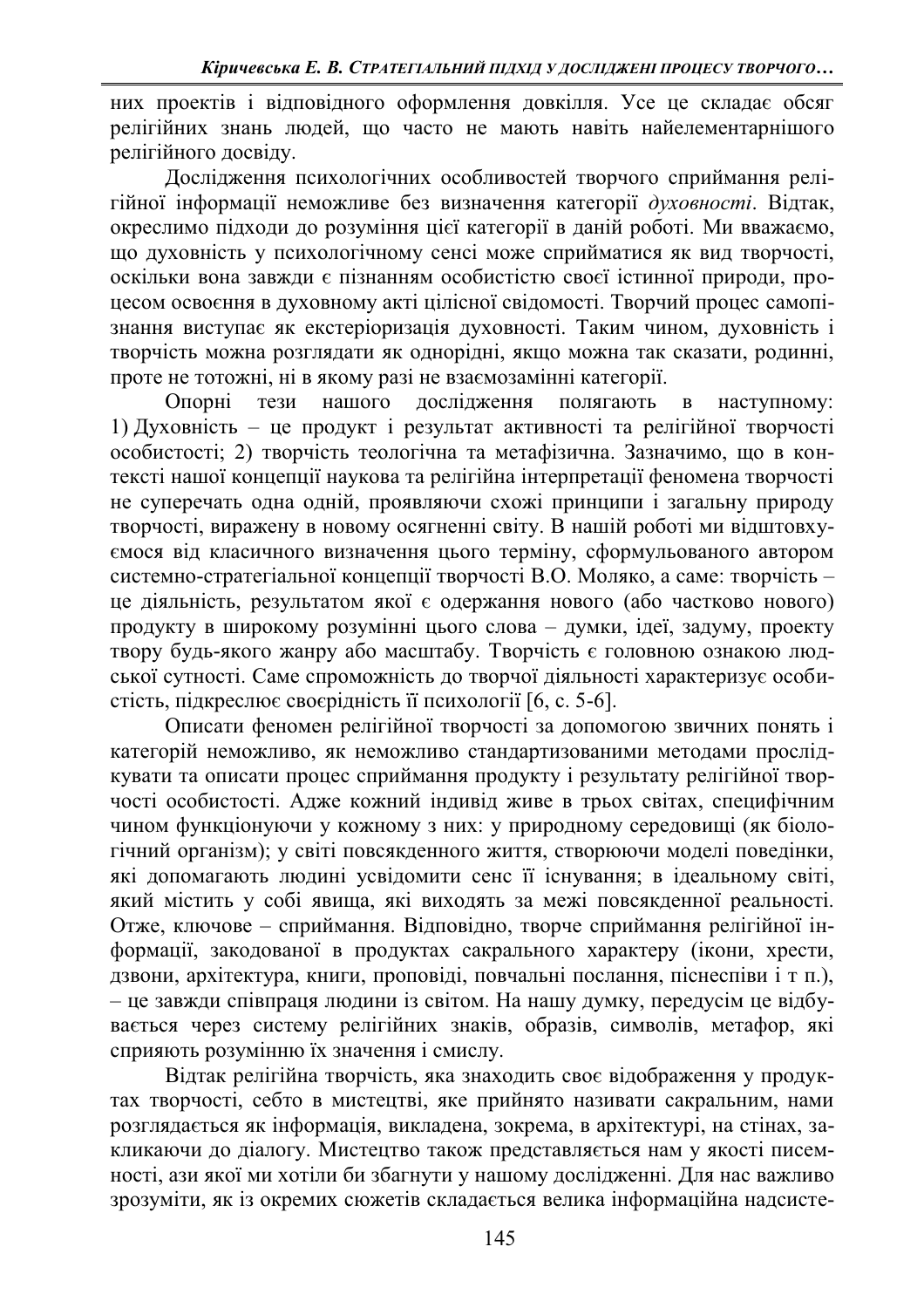ма християнської релігійної творчості, про що саме і як саме вона намагається до нас, нащадків, промовляти.

Логічним продовженням вивчення "мови" релігійної творчості є спроба зрозуміти догматичні особливості та правила зображень, а також смислове навантаження зображувальних символів та образів. Отже, релігійна творчість споріднена з писемністю, арифметикою і системою символів - і саме це виступає, на нашу думку, інформаційним простором, який покликаний говорити крізь віки, в цьому джерело його глибинного психологічного сенсу.

У межах дослідження смислового поля релігійних форм та видів інформації нами розкривається значення образу, знака, символу в процесі наступного аналізу.

Отже, Біблія - головна книга релігійного знання визнавців авраамічних релігій, здебільшого сприймається як джерело богослов'я та повчання, а тому помилково її розглядати як збірку текстів із богословськими коментарями. Вона здебільшого є книгою образів, а не набором абстрактних понять чи тем, тому, на нашу думку, зміст Біблії розкривається, як правило, знаками, символами, образами; розповіді, притчі, проповіді, міркування мудреців, картини майбутнього, тлумачення подій минулого виражаються переважно образами. Дуже рідко вони подаються з допомогою абстрактної чи спеціальної термінології.

Чому Біблія подає істину з допомогою образів? Тому що людина створює у своїй уяві образи і користується ними більшою мірою, ніж здається. Образи спрямовують і формують мислення. Людина надає певну форму реальності за допомогою образів, аналогій, метафор.

Образи відіграють важливу роль у світосприйманні людини, яке визначається не лише сприйнятими ідеями, а й також побаченими образами або почутими історіями.

Дослідження показали, що півкулі головного мозку по-різному реагують на різні подразники: ліва півкуля відповідає за здатність до аналітичного, логічного мислення, права півкуля відповідає за візуальні та інші сенсорні процеси, керує емоціям, тим самим дає можливість сприймати гумор та метафоричні образи. Емоційно нейтральні концепції та поняття потужніше впливають на ліву півкулю, а слова, що мають образне та емоційне навантаження – на праву півкулю.

Отже, визначимо зміст основних термінів даного дослідження.

Образом може бути будь-яке слово, яке означає конкретну річ, а також конкретне поняття або дію. Образом стає будь-який предмет або будь-яка дія, які ми можемо уявити.

Образне висловлювання вимагає від сприймаючого подвійного сприймання, оскільки образ розуміється як у прямому смислі, максимально близькому досвіду особистості, так і у взаємозв'язку викликаних ним почуттів з іншими відчуттями. Наприклад, при погляді на воду виникають асоціації зі свіжістю, підтримкою життєвих сил і тому подібне. Найбільш примітивна форма такого взаємозв'язку виражається в тому, з якими саме умовами (хорошими чи поганими) цей досвід асоціюється.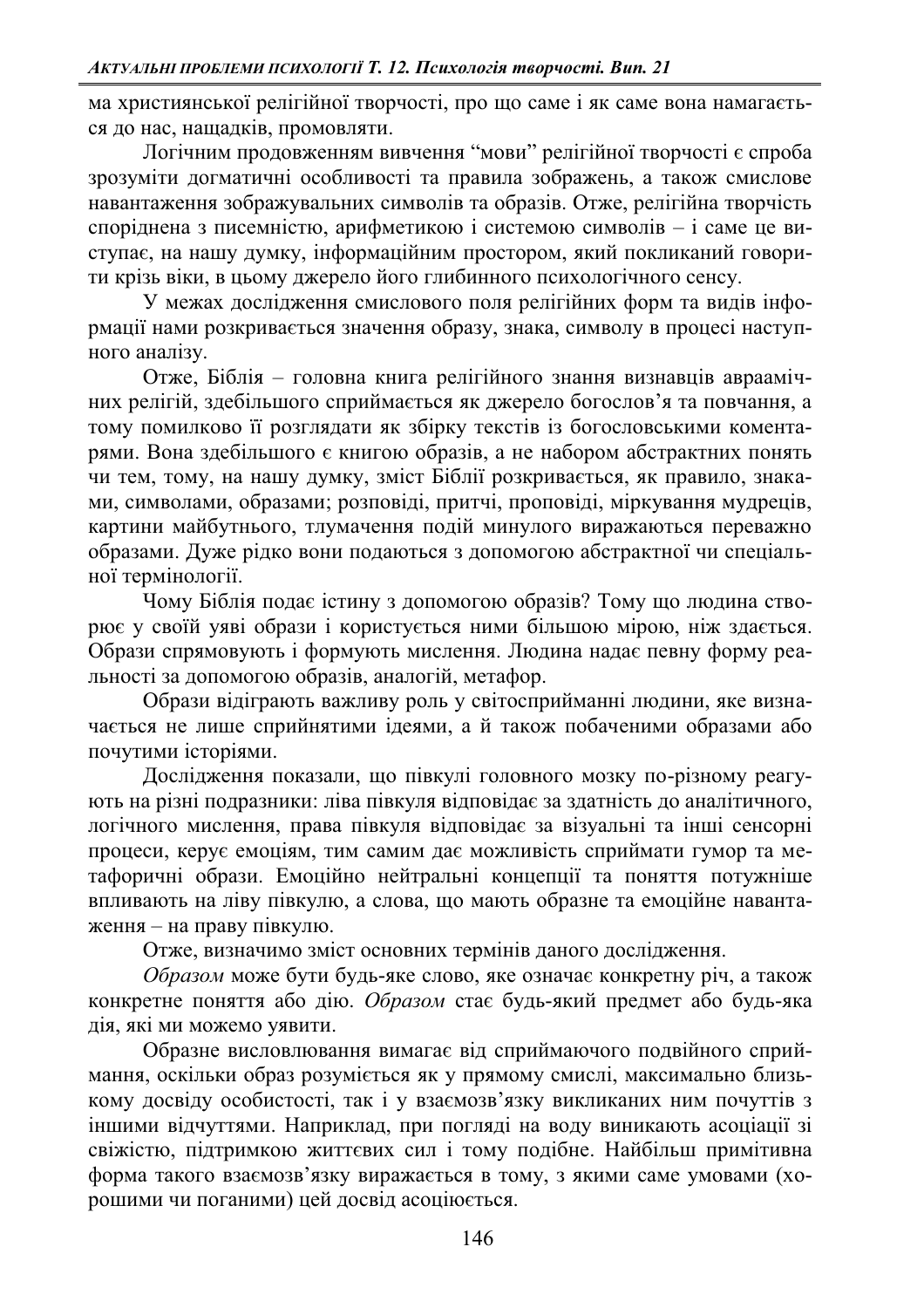Відтак, коли аналізується біблійний чи інший релігійний образ, передусім слід відповісти на питання: у чому саме полягає його буквальний смисл, із чим асоціюється цей образ? Перше запитання звернене до правої півкулі головного мозку, тобто до тієї, що реагує на конкретні складові певної релігійної інформації. Відповідь на друге запитання приводить до виявлення смислу, який міститься в цьому інформаційному повідомленні, та пов'язаних з ним асоціацій та конотацій. Якщо відсутній один з цих рівнів сприймання, розуміння релігійної інформації значно збіднюється. Символ - це образ, що ɜɢɪɚɠɚɽɞɟɳɨɛɿɥɶɲɟɭɩɨɪɿɜɧɹɧɧɿ ɡɛɭɤɜɚɥɶɧɢɦɫɦɢɫɥɨɦɫɥɨɜɚȼɿɧ ɫɟɦɚɧ тично більш навантажений, ніж просто образний вислів. Як правило, символіка є невід'ємною частиною тієї чи тієї культури [11, 14-17].

Отже, у найбільш широкому сенсі, автономному від богослов'я, знак можна визначити як засіб комунікаційного мислення та взаємодії. Базуючись на поданих визначеннях поняття "система", під знаковою системою слід розуміти організовану множинність знаків із відношеннями та взаємозв'язками між ними, що утворюють певну цілісність. Із точки зору семіотики значення знаку можна визначити як інформацію, яку несе знак.

Перші вчення про знак виникають ще в античності. Ця область сформувалася на стику науки про душу (із розділів, відповідних сучасній когнітивній психології), логічного вчення про ментальні терміни, метафізичних концепцій сущого і способів його об'єктивної (або помилкової) репрезентації інтелектом. Відомо, що у стоїків існувала розвинена доктрина, згідно якої знак розумівся як логічна імплікація; якщо є дим, відповідно, має бути і вогонь; саме тому дим є знак вогню. Сліди цієї логічної концепції знака виявляються у Августина, але в цілому він розумів знак як чуттєво сприйману річ (чим би ця річ не була за своїм фізичним буттям - тілом, візуальним образом, набором звуків), яка, будучи пізнаною, дає через себе пізнати щось інше. Остаточне визначення знаку Августин дає в трактаті "Про християнське учення", який присвячений розбору труднощів у розумінні і тлумаченні Святого Письма і аналізу шляхів їх подолання. Природно, що при цьому основну увагу Августин звертає на словесні знаки. Але герменевтика Письма з часом вимагала також уміння тлумачити ті речі або події, які часто мають знакові функції. Ця необхідність спонукала Августина розробити і сформулювати нове, ширше, ніж у стоїків, вчення про знак: із поняття чисто логічного знак перетворюється на поняття універсальне, прикладне до будь-якої реальності, здатне служити проміжним засобом у пізнанні будь-чого відмінного від самої реальності. Лінія Августина продовжувала розвиватися в теології, перш за все у вченні про божественне Слово і його вираження у тварному світі [3, с. 12-13].

Метафора та порівняння виконують приблизно ту ж саму функцію, що і символ, і здебільшого ці фігури мовлення взаємозамінні без особливої зміни чи втрати смислу. Порівняння так само має на меті співставлення одного поняття з іншим, проте робить це співставлення більш реальним завдяки використанню слова як або його еквівалентів. Як метафора, так і порівняння є дворівневими висловлюваннями, в яких необхідно брати до уваги рівні прямого та переносного смислу. Спочатку потрібно уявити собі предмет, об'єкт,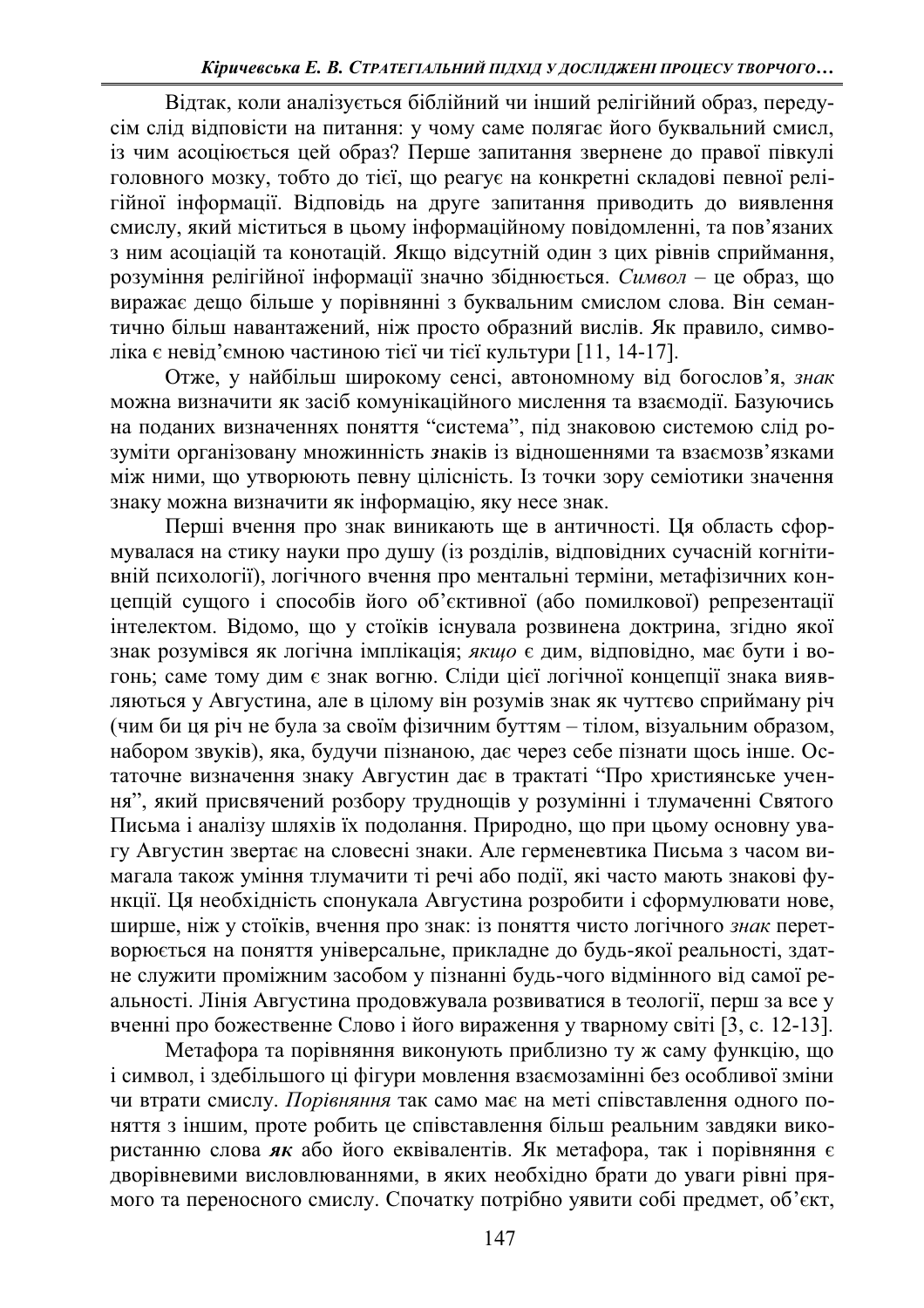явище, будь-що у первинному, початковому, фізичному смислі і значенні, а потім перенести це значення на інше поняття. Зв'язок між цими частинами порівняння повинен бути не довільним й не випадковим, а жорстко логічним. Задля розуміння логіки метафори чи порівняння необхідно враховувати пряме значення образу, при цьому зважати, що вони (метафори та порівняння) – передусім є образами, а вже потім співставленнями [11, 14-17]. Дослідники релігійних знаків, символів, образів, метафор та ін. здебільшого обирають один із двох шляхів сприймання смислу, основним же завданням цього дослідження є досягнення рівноваги. З одного боку, деякі науковці спрямовують свої зусилля на розкриття первинного контексту образу, аби надати буквальне значення картині, проте не відповідають на запитання, які почуття або враження викликаються цим образом.

Образи вимагають тлумачення, і якщо релігійний образ залишається невитлумаченим, виникає велика прогалина в його розумінні. Завдання релігійних образів полягає у тому, аби донести певну ідею, проте ця мета не досягається повною мірою, якщо вони залишаються на рівні вираження фізичних явищ. Недоліком є те, що відповідної уваги питанню про смисл образу, знака, символу не приділяється.

Проте ще в більшій мірі помилок протилежного характеру припускаються ті, хто, ігноруючи буквальне значення образу, символу, знака, намагаються довести, що той чи інший образ, символ, знак означає в реальності.

Доцільно також розглянути останній термін у зв'язку із завданнями даного дослідження – архетип, образ або модель, що постійно зустрічається в літературі та житті. Архетип підпадає під одну з наступних категорій: або образ, або символ, або характерний персонаж.

Більшість релігійних образів, знаків та символів, представлених у нашому дослідженні, є архетипами. Їх розуміння допоможе провести аналогії між Біблією та іншими джерелами релігійного знання, а також між ними та життям. Це важливо, бо уявлення та звичаї у великій мірі змінюються в залежності від часу та місця, але архетипи залишаються основоположними категоріями буття, оскільки деякі розповсюджені символи та образи мають потенційно необмежену силу впливу. Створювані в уяві образи, які існують із прадавніх часів, є способом розуміння людської ситуації у всіх її аспектах.

Діагностично-тренінгова програма дослідження складалася із 3-х блоків відповідно до основних видів сприймання: вербально-текстовий; візуально-графічний; аудіально-акустичний. В якості діагностичного матеріалу було обрано: 3 біблійні метафори, 3 притчі християнського змісту, 3 вірші В.О. Моляко з релігійної лірики – для вербально-текстового блоку; 3 релігійні знаки (хрест, рибка, трикутник "всевидяче око"), 3 релігійні символи (голуб, ягня, дерево пізнання), 3 ікони (Мадонна, Трійця, Таємна вечеря) - для візуально-графічного блоку; музичний твір "Аве Марія", колядка "Спи, Ісусе, спи", передзвони, орган – для аудіально-акустичного блоку.

Експериментальна вибірка дослідження складалася зі 105 осіб, розподілених на дві групи. До першої групи входили юнаки, що навчалися в церковних навчальних закладах: Почаївська духовна семінарія, Богословський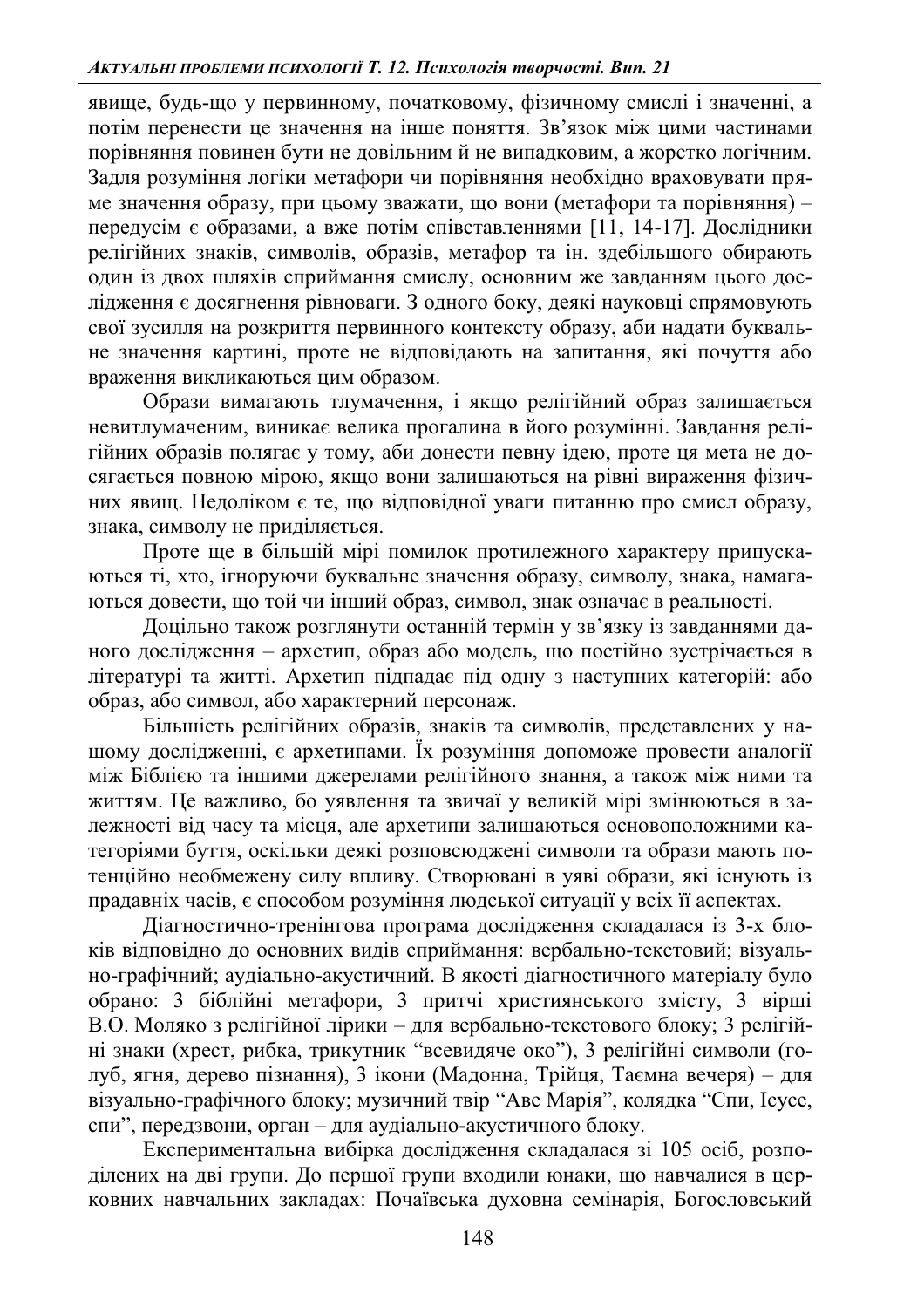Інститут Фоми Аквінського, Київська духовна академія, Ужгородська богословська академія імені рівноапостольних Кирила і Мефодія, всього 72 особи. До другої - юнаки, що навчалися в світських закладах освіти: НУБіП України та НПУ Драгоманова, всього 33 особи.



Врахування психологічної характеристики груп досліджуваних, а також індивідуальних особливостей реципієнтів в інтерпретації отриманих результатів важливе тому, що для чистоти та об'єктивності експерименту має принципове значення те, хто саме сприймає надану інформацію. Так, В.О. Моляко наводить наступний приклад: дитина та дорослий, селянин і містянин, зоолог та інженер, фермер та художник будуть сприймати коня порізному. Також він зауважує, що врахування в кожному окремому випадку особистісних характеристик суб'єкта творчості сприяє більш-менш унікальному прояву всіх особливостей творчого рішення та творчого сприймання  $[10, c, 15]$ . У нашому випадку надзвичайно важливою є акцентуація уваги, як зазначає В.О. Моляко, на суб'єктивних вподобаннях, морально-духовних устремліннях, атеїстичному та конфесійному статусі кожного суб'єкта пронесу стратегічного сприймання. В основу діагностично-тренінгової програми покладено метод надлишкової та обмеженої інформації в початкових умовах завдань [10, с. 5-7] з урахуванням особливостей протікання процесу сприймання юнаками релігійної інформації, зважаючи на специфіку освіти, рівень релігійних знань та обізнаності в цій сфері, що розцінювалося як ситуація базової надлишковості та дефіциту інформації.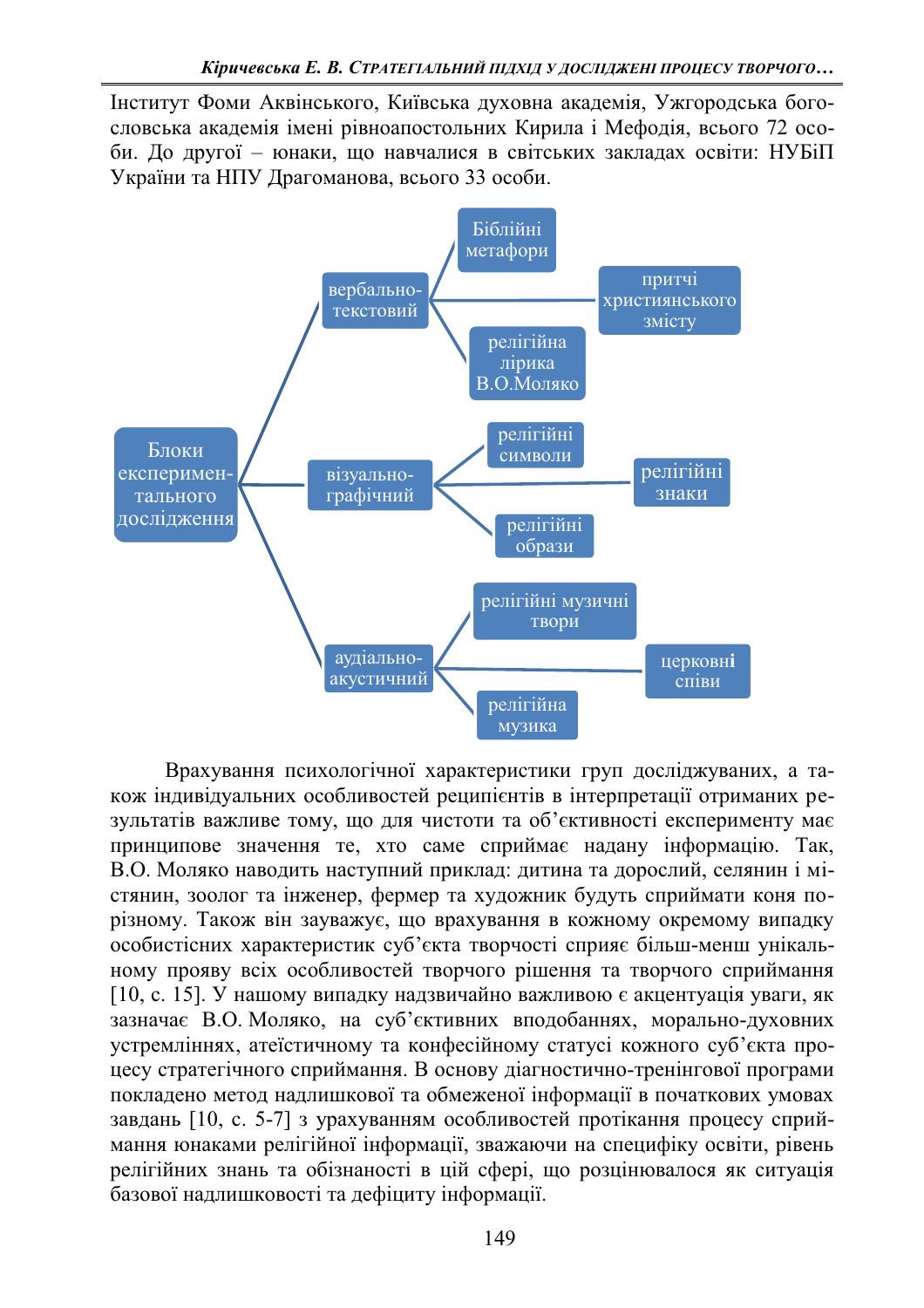**Висновок**. Отже, кожен сприймає і формулює присутність Бога в межах своєї суб'єктивності. Не знайдеться навіть декількох людей, релігійне сприймання яких було б ідентичним, у кожного не тільки своя глибина, але і своя емоційна забарвленість релігійного сприймання.

Об'єктивність релігійного сприймання полягає в тому, що воно не вичерпується виключно душевними, психологічними станами, а природно виходить із навколишнього світу, з об'єктивно реальної тканини буття. Переживаючи красу природи, благородство людських відносин, багатозначність витворів мистецтва, намагаючись усвідомити безсмертя душі або, навпаки, осягаючи трагедію людського існування, неминучість і нез'ясовність "черговості" смерті, людина відзначає присутність у власному житті Вищого начала. Об'єктивність релігійного сприймання виявляється і в тому, що в тій чи іншій мірі воно фіксується практично кожним. Як правило, йдеться не про суб'єктивність і об'єктивність релігійного сприймання, а про віру. Віра формується на основі осмислення релігійного досвіду, але, безумовно, є якісно іншим за змістом поняттям. Релігійний досвід може бути пов'язаний і з язичницьким світовідчуттям, і з особливостями містичного досвіду різних релігійних конфесій. Християнське сприймання проявляється тоді, коли йдеться про розуміння Божественного через Святе Письмо (Біблію), через християнські символи, образи, знаки, метафори.

У наших дослідженнях було виявлено, що в юнацькому віці мають місце прояви творчого сприймання релігійної інформації, зокрема вміння здійснювати аналіз продуктів релігійної творчості знаково-символічної, образної, архетипічної форми презентації, здатність виділяти в них логічні та смислові зв'язки, утворюючи певну інформаційну цілісність на основі вже існуючих у досвіді реципієнта кодів сприймання.

З'ясовано, що розвиток сприймання юнаками інформаційного поля релігійного знання через розуміння символу, знаку, образу характеризує його як процес створення нових кодів сприймання. Нами також було встановлено, що у процесі формування творчого сприймання інформації, наявної у продуктах релігійної творчості, в юнацькому віці простежується дві тенденції: на первинному етапі – стереотипізація, і на наступних етапах цілеспрямованого сприймання фіксуються стратегічні тенденції символізації, кодування, міфологізації. У ситуації постійного притоку інформації релігійного характеру в юнаків, під тиском її (інформації) надлишку, формується здатність до проявів творчого сприймання інформаційного поля релігії. У ряді експериментальних досліджень нами було з'ясовано, що в юнацькому віці навичка самостійно виявляти та осмислювати образи, знаки, символи збагачує сприймання релігійної інформації, переводить його із розряду механічного в розряд творчого. Здатність розуміння студентами буквального смислу Біблії та інших джерел релігійної інформації є важливим, проте, завдяки розвитку в юнацькому віці творчого його сприймання, розвивається особлива здатність тлумачення непрямого та прихованого смислу через осмислення знаків, символів, образів.

Отже, суб'єктивність та об'єктивність релігійного творчого світосприймання, співвідношення релігійного досвіду та віри не лише обумов-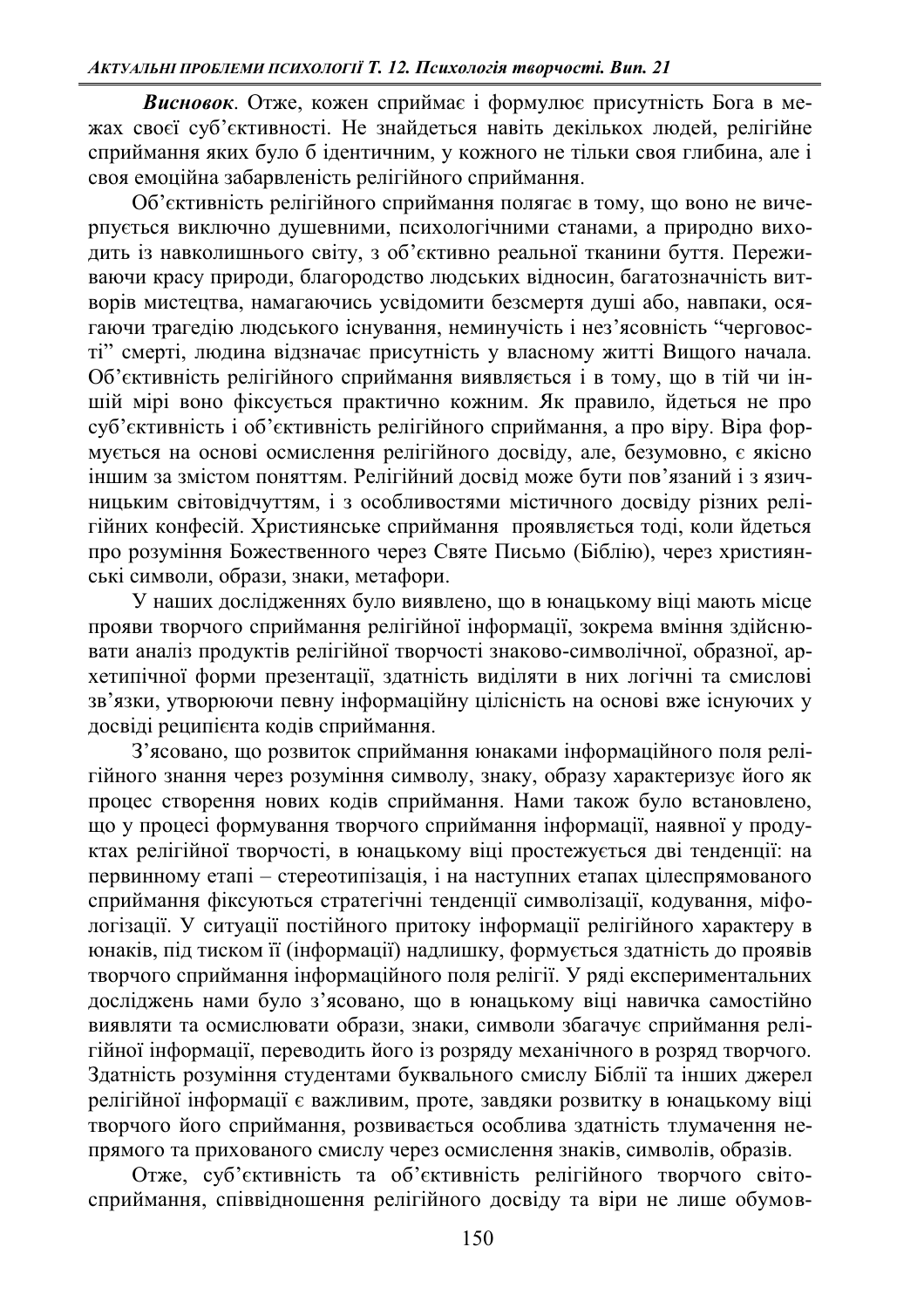люють можливість, але і актуалізують необхідність вивчення релігійної творчості особистості.

## СПИСОК ВИКОРИСТАНИХ ДЖЕРЕЛ

- 1. *Бердяев Н.А.* Смысл творчества (Опыт оправдания человека) // Н.А. Бердяев. – М.: Изд-во Г.А. Лемина и С.И. Сахарова, 1916.
- 2. *Білодід Ю*. Духовність в контексті основної філософської проблематики / Білодід Ю. // Актуальні проблеми духовності. – Кривий Ріг, 2000. – С. 31.
- 3. *Вдовина Г.В.* Язык неочевидного. Учения о знаках в схоластике XVII в. / Вдовина Г.В. – М.: Институт философии, теологии и истории св. Фомы,  $2009. - 648$  c.
- 4. *Капышев А.* Онтология Духа / А. Капышев, С. Колчигин. Алматы: Излательство «СаГа», 2005. – 204 с.
- 5. *Моляко В.А*. Психология творческой деятельности / В.А. Моляко. К.: Рад. Школа, 1970. – С. 5-6.
- 6. *Моляко В. А.* Поэтическая психология / В.А. Моляко //Актуальні проблеми психології: Проблеми психології творчості: Зб. наук. праць / За ред. В. О.Моляко. - Т.12. - Вип. 3. - Житомир: Вид-во ЖДУ ім. І.Франка,  $2007. - C. 7-21.$
- 7. *Моляко В. А*. Психологические аспекты поэтического восприятия. В. О. Моляко // Актуальні проблеми психології. Проблеми психології творчості. Збірник наукових праць Інституту психології ім. Г. С. Костюка АПН України (За ред. В. О. Моляко). – Житомир, 2007. – Т. 12. – Вип. 4. – С. 7-17.
- 8. *Моляко В. О.* Концепція творчого сприймання / В. О. Моляко //Актуальні проблеми психології: Проблеми психології творчості: Зб. наук. праць / За ред. В. О. Моляко. - Т.12. - Вип. 5. - Ч.1. - Житомир: Вид-во ЖДУ ім. І. Франка, 2008. – С. 7-14.
- 9. *Моляко В. А.* Творческое поэтическое мировосприятие / В. А. Моляко // Актуальні проблеми психології: Проблеми психології творчості: Зб. наук. праць / За ред. В. О. Моляко. - Т.12. - Вип. 6. - Житомир: Вид-во ЖДУ ім. І. Франка, 2009. – С.7-18.
- 10. Моляко В. О. Проблема функціонування творчого сприйманя в умовах надлишку інформації різної модальності та значимості / В. О. Моляко // Актуальні проблеми психології: Збірник наукових праць Інституту психології імені Г.С. Костюка НАПН України. - К: Видавництво «Фенікс», 2012. - Т. XII. Психологія творчості. - Випуск 16. - С.7-19.
- 11. Словарь Библейских образов // (под общей редакцией Л. Райкена, Дж. Уилхойта, Т. Лонгмана. – Санкт-Петербург, 2008. – 1423 с.
- 12. *Тюрина Т*. Феномен духовності особистості / Тюрина Т. Львів, 2009. 212 с.

## *5()(5(1&(675\$16/,7(5\$7('*

- 1. *Berdjaev N.A.* Smysl tvorchestva (Opyt opravdanija cheloveka) // N.A. Berdjaev. ± M.: Izd-vo G.A. Lemina i S.I. Saharova, 1916.
- 2. *Bilodid Yu*. Dukhovnist v konteksti osnovnoi filosofskoi problematyky / Bilodid Yu. // Aktualni problemy dukhovnosti.  $-$  Kryvyi Rih, 2000.  $-$  S. 31.
- 3. *Vdovina G.V.* Jazyk neochevidnogo. Uchenija o znakah v sholastike XVII v. / Vdovina G.V. $-$  M.: Institut filosofii, teologii i istorii sv. Fomy, 2009.  $-648$  s.
- 4. *Kapyshev A.* Ontologija Duha / A. Kapyshev, S. Kolchigin. Almaty: Izdatel'stvo «SaGa»,  $2005. - 204$  s.
- 5. Moljako V.A. Psihologija tvorcheskoj dejateľnosti / V.A. Moljako. K.: Rad. Shkola,  $1970. - S. 5-6.$